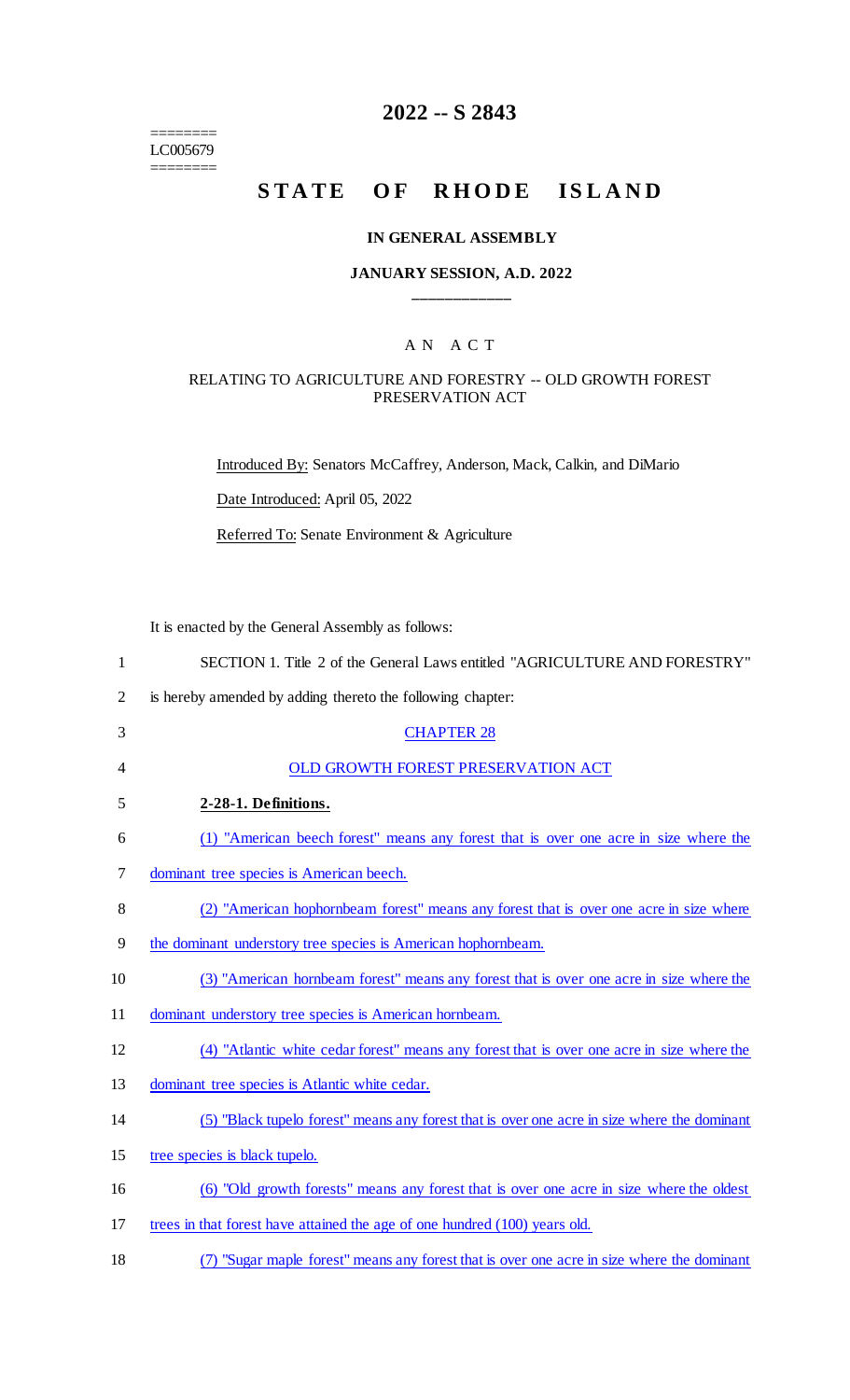tree species is sugar maple. (8) "Yellow birch forest" means any forest that is over one acre in size where the dominant tree species is yellow birch. **2-28-2. Prohibitions.**  (a) Cutting, timber harvesting, or altering of old growth forests, American beech forests, yellow birch forests, sugar maple forests, Atlantic white cedar forests, black tupelo forests, American hornbeam forests, or American hophornbeam forests on state land or any land owned by the cities and towns of Rhode Island is strictly prohibited, except as provided in subsection (c) of this section. (b) Funding of cutting, timber harvesting, or altering of old growth forests, American beech forests, yellow birch forests, sugar maple forests, Atlantic white cedar forests, black tupelo forests, American hornbeam forests, or American hophornbeam forests by the state or the cities and towns of Rhode Island on private land is strictly prohibited, except as provided in subsection (c) of this section. (c) The prohibition provided in subsections (a) and (b) of this section shall not apply to the cutting or removal of any tree, or a portion thereof, which an arborist licensed pursuant to the provisions of § 2-19-2 certifies is diseased or damaged or dead and constitutes a danger or hazard to public safety or to the health of other trees. **2-28-3. Requirements.**  (a) All state and municipal owned forests known or suspected to be old growth forests prior 21 to scheduled cutting or timber harvesting or some other form of alteration shall undergo tree coring, tree species identification, and soil sampling before any forestry operation takes place to prevent accidental cutting of any old growth forests. 24 (b) Whenever any land is acquired by the state or any of its cities and towns, a survey shall 25 be conducted to identify the presence of any old growth forests. The survey shall include tree 26 coring, tree species identification, and soil sampling. No foresting operation shall be conducted until completion of the survey pursuant to the provision of this section, except for cutting or 28 removal authorized pursuant to  $\S$  2-28-2(c). (c) The department of environmental management shall designate at least forty percent (40%) of its forest properties to be future old growth forests. These future old growth forests shall 31 not be logged, timber harvested, or altered in any way, except as provided in § 2-28-2(c). Future 32 old growth forest may consist of, but not be limited to, American beech forests, yellow birch forests, sugar maple forests, Atlantic white cedar forests, black tupelo forests, American hornbeam forests, 34 and American hophombeam forests. Top candidates for future old growth forests shall be mature,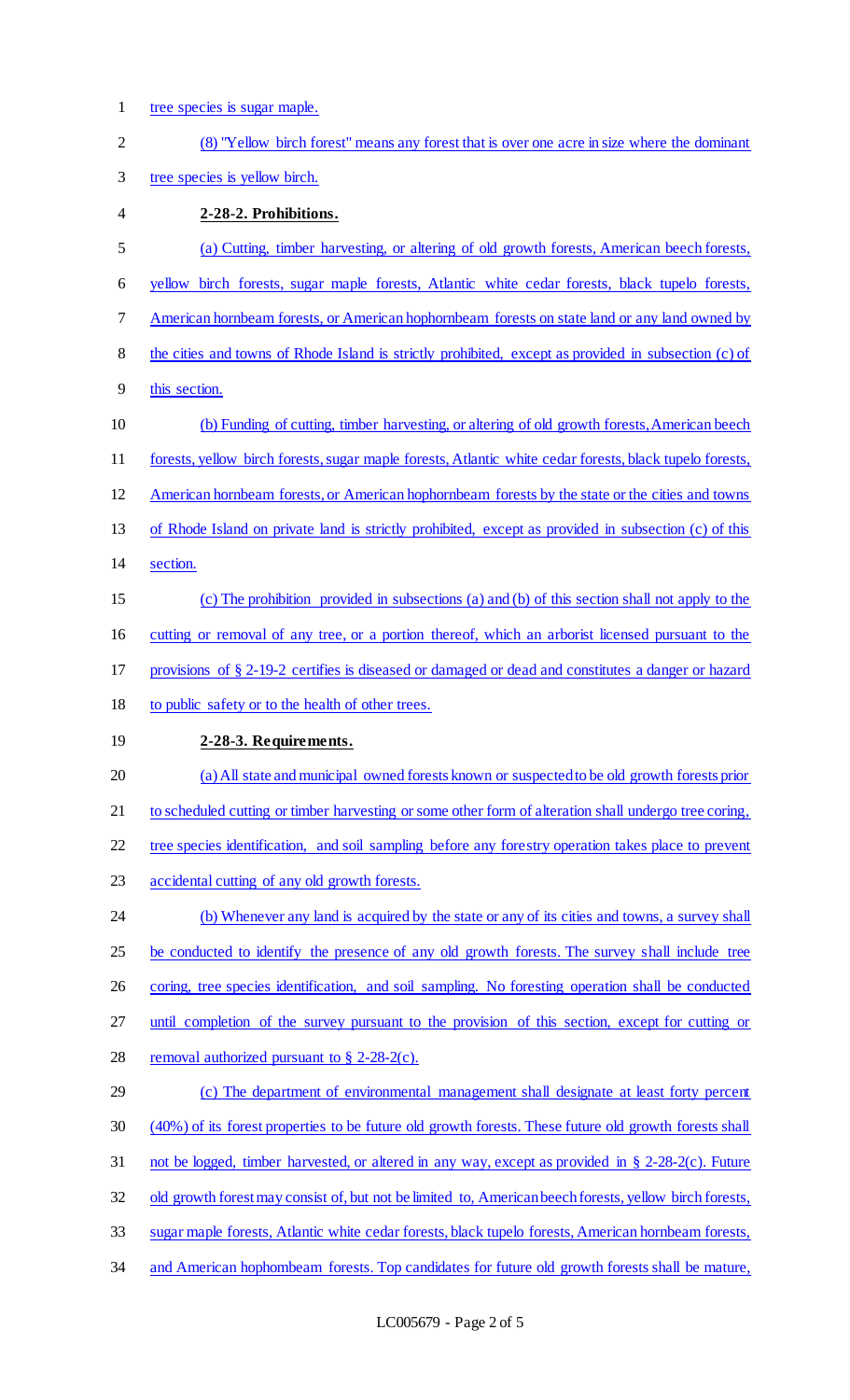- native, continuous forests.
- 2 (d) Mapping of old growth forests shall be made a part of the regulatory application process
- of all land development. The requirement of this section shall not be interpreted as a strict
- prohibition against the cutting of any old growth forests for land development purposes.
- (e) The department of environmental management shall be notified of any proposed development of lands containing old growth forests at a minimum of thirty (30) days prior to the
- cutting or destruction of any old growth forest for land development purposes.
- (f) Every board, commission or agency reviewing a regulatory application that identifies
- the cutting, removal or destruction of an old growth forest as part of a land development proposal,
- shall consider the availability of reasonable alternative proposals that would preserve the old
- growth forest as part of the review process.
- **2-28-4. Preservation and protected funding.**
- (a) Protecting the remaining areas of old growth forests shall be a priority for the

department of environmental management and annual application to the general assembly for

- appropriations shall be made to carry out the provisions of this chapter.
- (b) Local cities and towns may make application to the general assembly for appropriations
- to preserve or create old growth forests.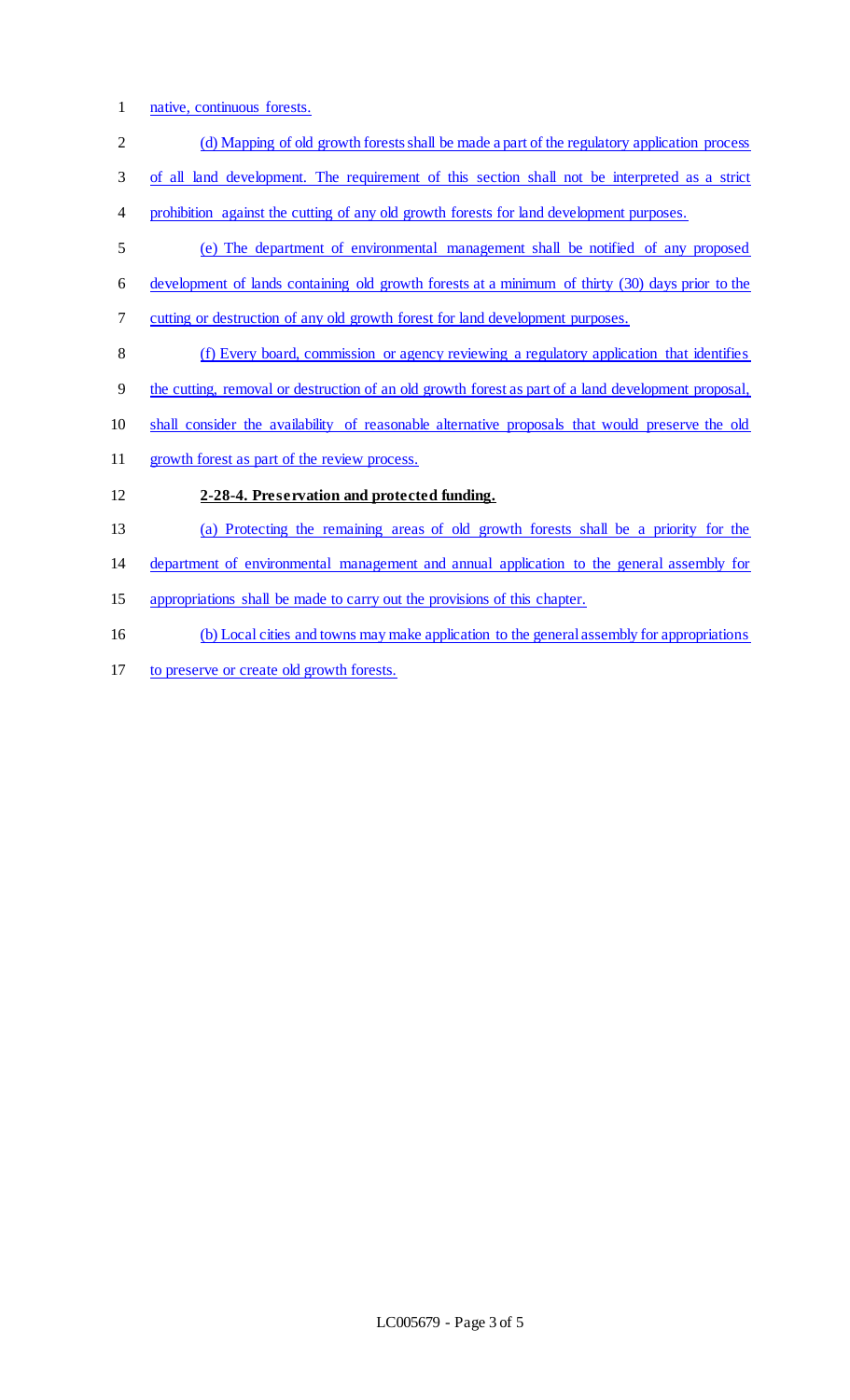======== LC005679 ========